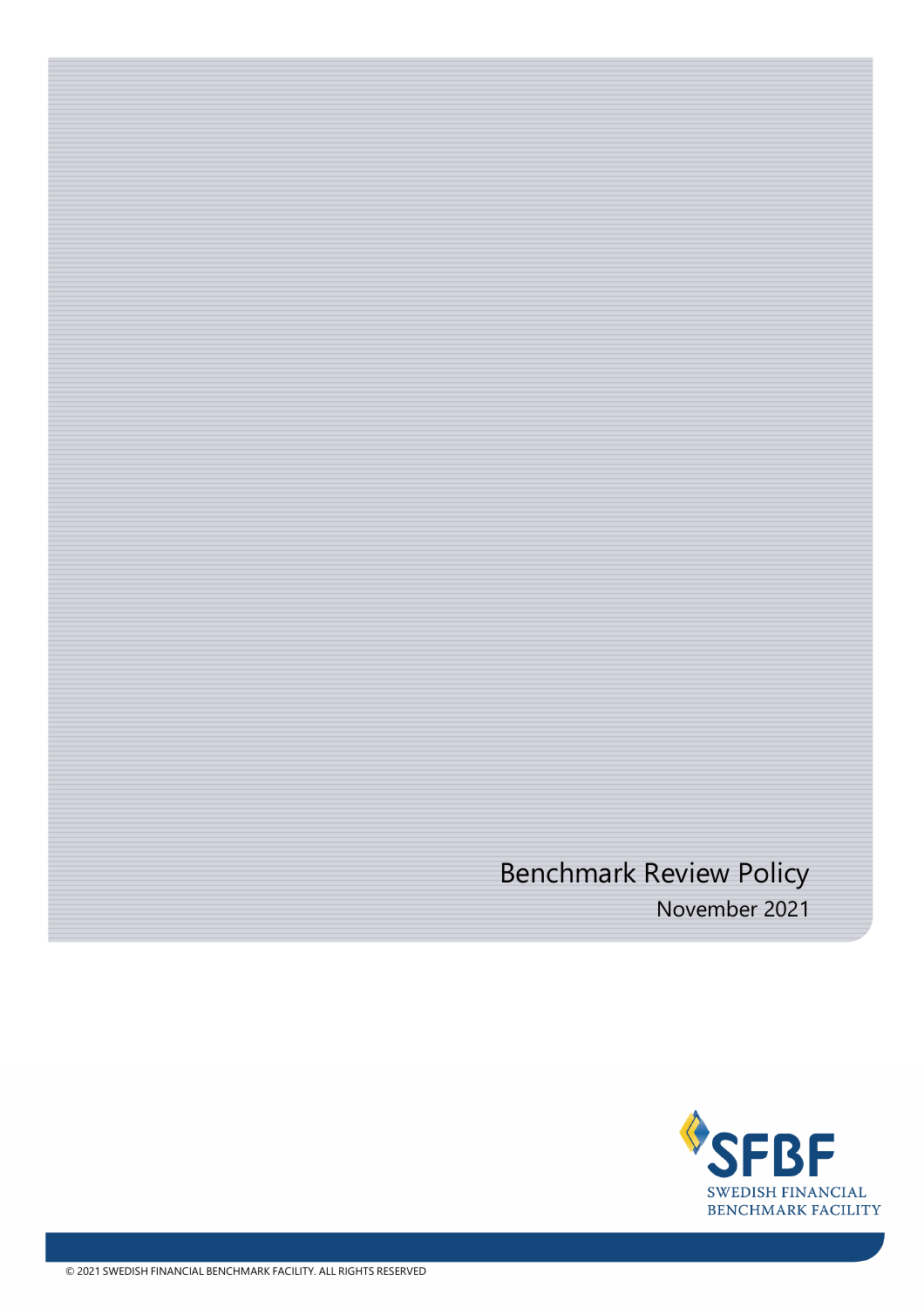### Contents

| 2.1 |  |
|-----|--|
| 2.2 |  |
| 2.3 |  |
| 2.4 |  |
| 2.5 |  |
| 2.6 |  |
| 2.7 |  |
| 2.8 |  |

Copyright © 2021 by Swedish Financial Benchmark Facility (SFBF) all rights reserved. This document or any portion thereof may not be reproduced or used in any manner whatsoever without the express written permission of the SFBF.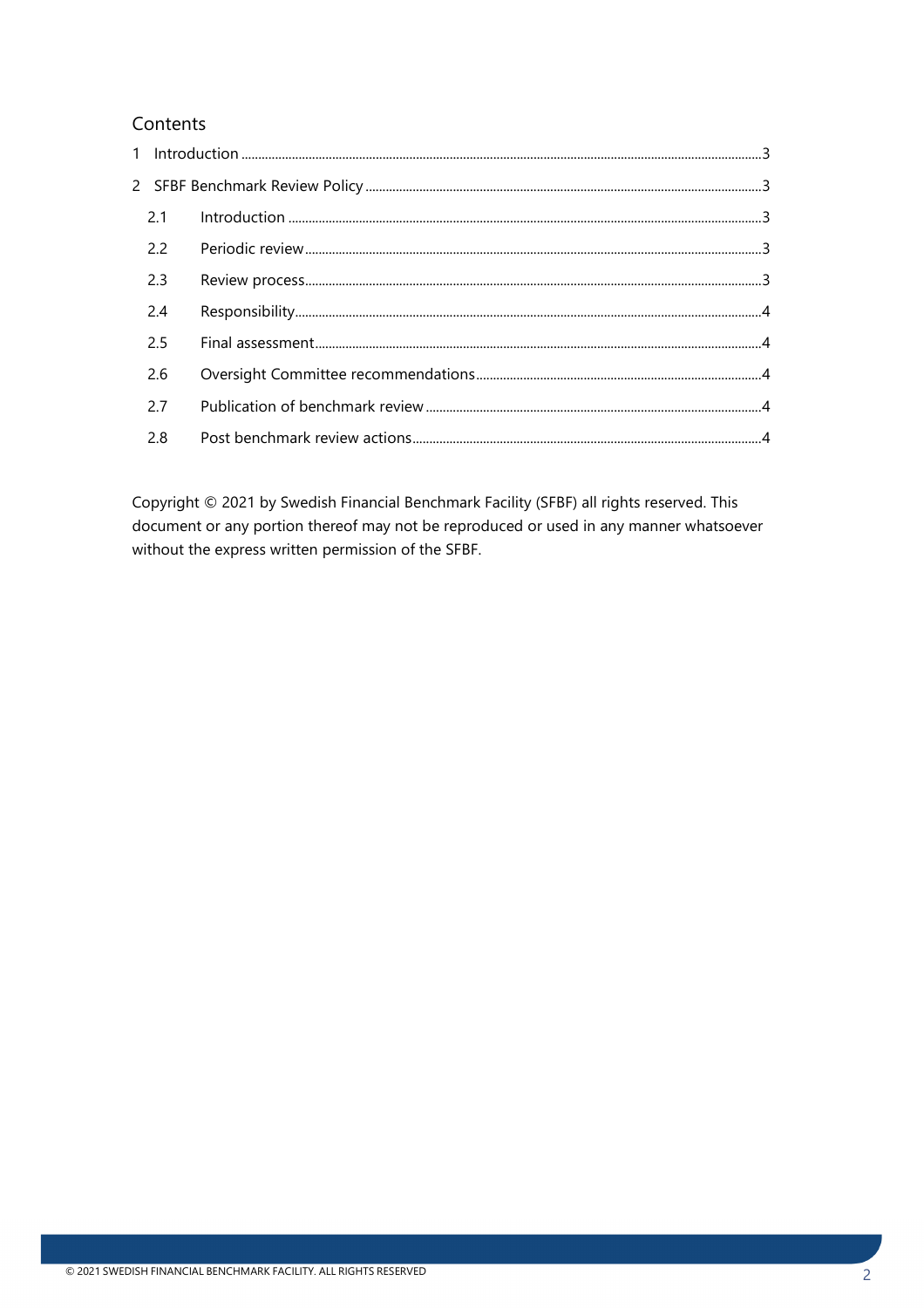# <span id="page-2-0"></span>1 Introduction

The Swedish Financial Benchmark Facility (SFBF) is the administrator of STIBOR, the Swedish interest rate benchmark. The SFBF has developed and implemented this Benchmark Review Policy, being a formalised and approved process for the review of the STIBOR definition and methodology at a frequency consistent with legislation, regulation, and good practice.

# <span id="page-2-1"></span>2 SFBF Benchmark Review Policy

## <span id="page-2-2"></span>2.1 Introduction

The SFBF intends to provide transparency about STIBOR's purpose and methodology.

As part of this transparency, the SFBF will periodically review the underlying market to ensure the fitness of the benchmark methodology in light of the (evolving) structure and depth of the underlying market.

#### <span id="page-2-3"></span>2.2 Periodic review

The SFBF will conduct an annual review of the underlying market and determine the fitness of the STIBOR methodology.

#### <span id="page-2-4"></span>2.3 Review process

The SFBF will use a number of means to determine the structure and depth of the underlying market and will collect the following metrics (where available) on a quarterly basis;

- Number of outlier submissions to STIBOR
- Number of submitters to STIBOR
- Historical data analysis
- Other metrics that are developed from time to time

The metrics will be collected by the Secretariat each quarter and provided to the Oversight Committee (OC) as part of the quarterly review process.

Each quarter the Oversight Committee will review the metrics and note any material changes to the underlying market. On an annual basis, the Oversight Committee will make their final assessment of the conditions in the underlying market. In addition to the above mentioned metrics supplied to the OC on a quarterly basis, other STIBOR related reports will be available to the OC upon request.